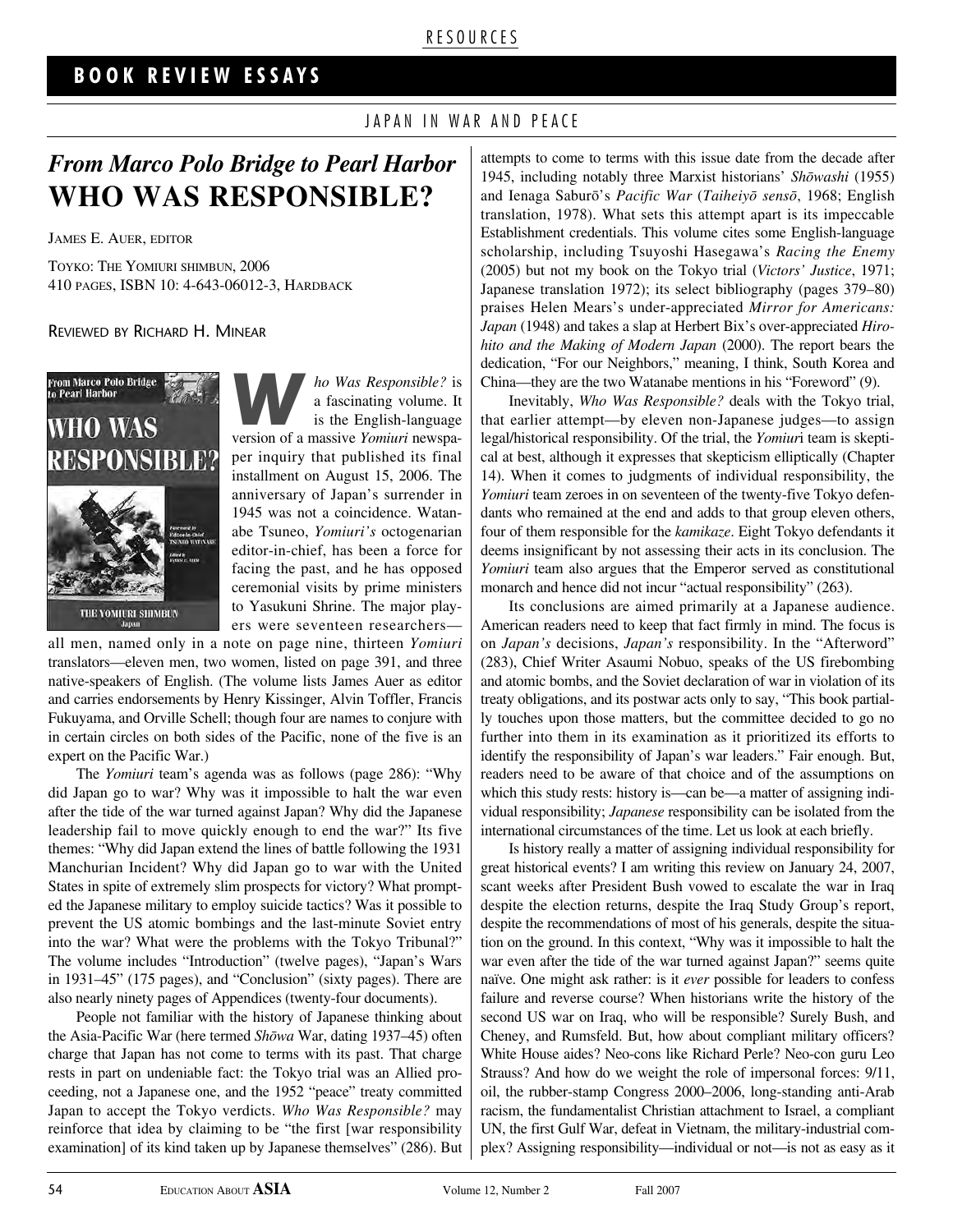#### R E S O U R C E S

### **B O O K R E V I E W E S S A Y S**

#### JAPAN IN WAR AND PEACE

My point is not to dispute specific conclusions, but to emphasize that focusing on the actions of only one side leads to too-easy answers.

looks. One's answers depend in significant measure on the sort of responsibility one looks for. The *Yomiuri* team set out to deal with responsibility it could attach to individual Japanese.

Can we discuss *Japanese* responsibility without also discussing the international circumstances, notably, *US* actions? What of the US oil embargo of July 1941? The Hull Note of November 1941? The Potsdam Proclamation of July 1945? The *Yomiuri* team tiptoes around each. Of the oil embargo, it writes, "The advance into southern French Indochina in July 1941 invited the US retaliatory measure of an oil embargo on Japan" (106). But the *Yomiuri* team does not assess the motives or wisdom of the embargo. From at least as early as Paul Schroeder's, *The Axis Alliance and Japanese-American Relations, 1941* (1958), American critics have pointed out that the oil embargo was a threat to Japan's very existence, and every US president since Richard Nixon has equated energy security—that is, an uninterrupted supply of foreign oil—with national security. If that is a defensible policy for the US since the 1970s, why is it not a defensible policy for Japan in 1941?

According to the *Yomiuri* team, the Hull Note represented "the US basic response to the Japanese compromise plan" (119). The team suggests Hull softened it somewhat in handing it to Nomura Kichisaburō, but concludes: "Hull told US War Secretary Henry Stimson that the matter was now in his hands." Most American scholars now agree that the Hull Note was a wrapping-up of the negotiations, a re-statement of the US position intended not as a negotiating position but as an acknowledgement that negotiations were over. Stimson wrote in his diary of a meeting that noon in the White House (Nov. 26, 1941): the President "brought up the event that we were likely to be attacked perhaps next Monday, for the Japanese are notorious for making an attack without warning, and the question was what should we do. The question was how much we should maneuver them into the position of firing the first shot without allowing too much danger to ourselves." US officials sought to legitimize US entry into the war; why lay all the blame on Japanese officials?

The *Yomiuri* team takes the Potsdam Proclamation at face value except to discuss why the Soviet Union was not invited to be a signatory. But Leon Sigal's, *Fighting to a Finish: the Politics of War Termination in the United States and Japan, 1945* (1988), established that the Proclamation was primarily a matter of public relations, of clearing the decks for Hiroshima by seeming to give the Japanese one last chance. If US officials were hell-bent on dropping the atomic bombs, why the emphasis (as in the title of Chapter 12) on Japan: "Japan fails to prevent dropping of atomic bombs."?

My point is not to dispute specific conclusions, but to emphasize that focusing on the actions of only one side leads to too-easy answers. The general conclusion the *Yomiuri* team reaches parallels



Japan and the League of Nations Empire and World Order, 1914-1938 Thomas W. Burkman

**Faith and Power in Japanese Buddhist Art, 1600-2005** Patricia J. Graham

**Cham Muslims of the Mekong Delta** Place and Mobility in the Cosmopolitan Periphery **Philip Taylor ASAA SOUTHEAST ASIA PUBLICATIONS SERIES** 

> **Sultans, Shamans, and Saints Islam and Muslims in Southeast Asia** Howard M. Federspiel

**Unbounded Loyalty** Frontier Crossings in Liao China Naomi Standen

**Allegorical Architecture** Living Myth and Architectronics in Southern China **Xing Ruan** SPATIAL HABITUS: MAKING AND MEANING IN ASIA'S ARCHITECTURE

**The Buddhist Dead** 

Practices, Discourses, Representations Edited by Bryan J. Cuevas & Jacqueline I. Stone Published in association with the Kuroda Institute

UNIVERSITY OF HAWAI'I PRESS

www.hawaii.uhpress.edu